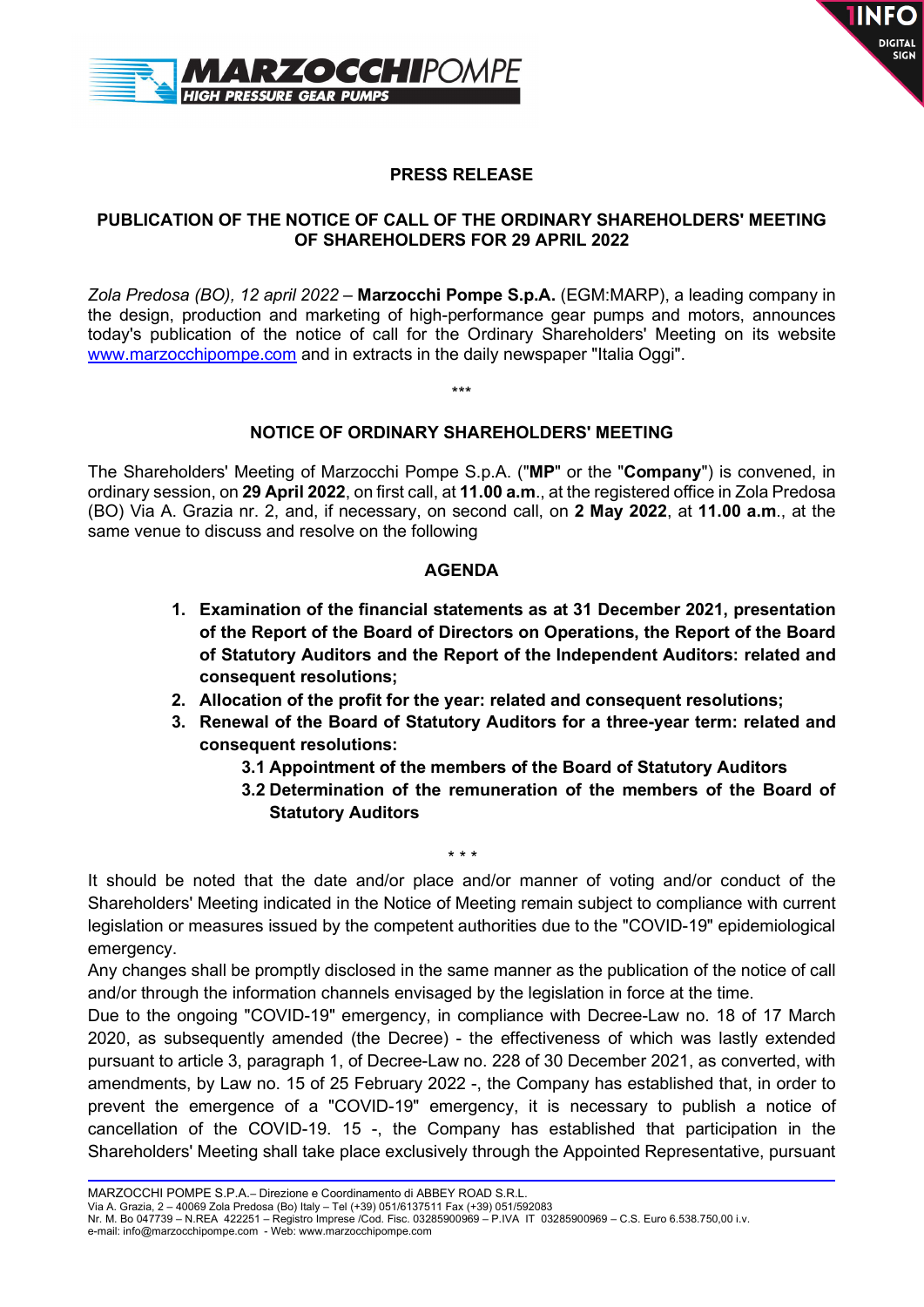

to Article 135-undecies of Legislative Decree no. 58 of 24 February 1998 (the "TUF"), of which ample evidence is provided on the Company's website at www.marzocchipompe.com - Investor relations / Shareholders' Meetings section.

The participation in the Shareholders' Meetings of the authorised parties (the Chairman, the Chief Executive Officer, the Chairman of the Board of Statutory Auditors, the other members of the Corporate Bodies, the Secretary, the Designated Representative, the Independent Auditors and/or employees and/or collaborators authorised by the Chairman), in consideration of the limitations that may arise due to the above-mentioned health requirements, may also (or exclusively) take place by means of telecommunications that allow their identification, in the manner individually communicated to them, in compliance with the applicable regulatory provisions for this eventuality, without it being necessary for the Chairman and the Secretary to be in the same place.

\* \* \*

## INFORMATION ON THE SHARE CAPITAL

As of the date of this Notice of Call, MP's share capital is equal to EUR 6,538,750 and is divided into 6,538,750 ordinary shares, all without par value.

Each ordinary share entitles the holder to one vote at the Company's ordinary and extraordinary shareholders' meetings, with the exception of treasury shares.

At the date of this call (12 April 2022), the Company holds 15,000 treasury shares, equal to 0.229% of the Share Capital.

# ELIGIBILITY TO PARTICIPATE THE MEETING

Pursuant to the law and MP's Articles of Association (the "Articles of Association"), the entitlement to attend the Shareholders' Meeting and exercise the right to vote - exclusively through the Appointed Representative - is attested by a communication made at the request of the person entitled to do so to the Company by the authorised intermediary who keeps the accounts on which the shares of Marzocchi Pompe S. p.A. are registered, based on the evidence of its accounting records relating to the end of the accounting day of the seventh open market day prior to the date set for the first Shareholders' Meeting. p.A. in favour of the person who has the right to vote, based on the evidence of its accounting records relating to the end of the accounting day of the seventh open market day preceding the date set for the Shareholders' Meeting on first call (i.e. 20 April 2022 - record date). The credit and debit entries made on the accounts after that date are not relevant for the purpose of legitimising the exercise of voting rights at the Shareholders' Meeting and, therefore, those who will result as owners of the Company's shares only after that date (i.e. after 20 April 2022) will not be legitimised to vote at the Shareholders' Meeting through the Appointed Representative.

The notice to the intermediary referred to above must be received by the Company by the end of the third trading day prior to the date set for the Shareholders' Meeting on first call (i.e. 26 April 2022).

The right to attend and vote - which may be exercised exclusively through the Appointed Representative - remains unaffected if the communication is received by the Company after the aforementioned deadline, provided that it is received before the start of the meeting proceedings.

It should be noted that the communication to the Company is made by the intermediary at the request of the party entitled to vote.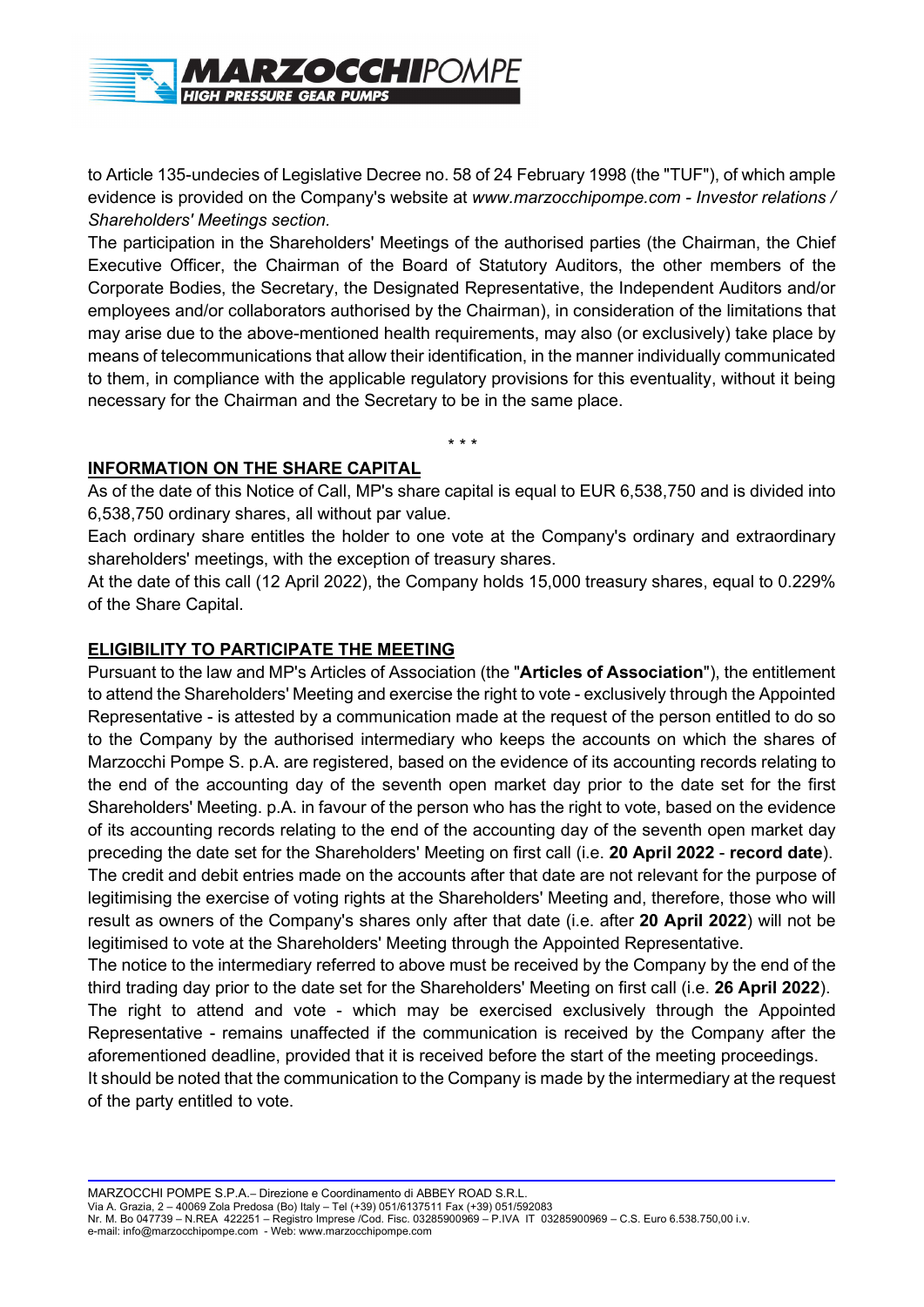

# REPRESENTATION AT THE SHAREHOLDERS' MEETING AND APPOINTED REPRESENTATIVE

Each person entitled to attend the Shareholders' Meeting may be represented by an Appointed Representative by means of a written proxy pursuant to the applicable provisions of law.

For the Shareholders' Meeting referred to in this Notice of Call, Marzocchi Pompe S.p.A. has appointed as Appointed Representative pursuant to article 135-undecies of the TUF the law firm Studio Legale Trevisan & Associati, with registered office in Viale Majno no. 45, 20122 - Milan, in the person of Avy. Dario Trevisan or his substitutes in the event of impediment (the "Designated Representative"), to whom a written proxy may be conferred, alternatively pursuant to article 135undecies of the TUF or article 135-novies of the TUF, at no cost to the delegating party (except for any postage costs), with voting instructions on all or some of the proposals on the Agenda. The proxy is effective only for those proposals in relation to which voting instructions are given.

The proxy to the Designated Representative pursuant to Article 135-undecies of the TUF must be conferred by signing the specific proxy form made available, with the relative instructions for completion and transmission, at the Company's registered office and on the Company's website at www.marzocchipompe. com - Investor relations section / Shareholders' meetings, containing voting instructions on all or some of the proposals on the Agenda, together with a copy of a currently valid identity document of the delegating party and, if the delegating party is a legal person, a copy of a currently valid identity document, If the delegating party is a legal entity, a copy of an identity document, currently valid, of the pro tempore legal representative, or of another party with the appropriate powers, together with appropriate documentation attesting to their qualifications and powers (copy of a Chamber of Commerce certificate or similar document), and must be sent, in original, by courier or registered letter with return receipt, to the address:

Studio Legale Trevisan & Associati,

Viale Majno n. 45,

20122 – Milano

(Ref. "Proxy Meeting MARZOCCHI POMPE 2022"),

by the end of the second trading day preceding the date set for the Shareholders' Meeting (i.e., if the Shareholders' Meeting is held on first call, by 11:59 p.m. on 27 April 2022 or, if the Shareholders' Meeting is held on second call, by 11:59 p.m. on 28 April 2022). Without prejudice to the sending of the original proxy, complete with voting instructions, the same may also be notified electronically, to the certified email address: *rappresentante-designato@pec.it*. Sending the proxy, signed with an electronic signature or digital signature pursuant to current legislation, to the aforementioned certified e-mail address satisfies the requirement of written form.

The proxy and voting instructions given to the Appointed Representative pursuant to Article 135 undecies of the TUF may be revoked by the end of the second trading day prior to the date set for the Shareholders' Meeting (or, if the Shareholders' Meeting is held on first call, by 11:59 p.m. on 27 April 2022, or by 11:59 p.m. on 28 April 2022, if the Shareholders' Meeting is held on second call), using the same procedures as for the conferral.

It should be noted that the shares for which the proxy has been conferred, even partially, are counted for the purpose of duly constituting the Shareholders' Meeting; in relation to the proposals for which voting instructions have not been conferred, the shares are not counted for the purpose of calculating the majority and the share of capital required for the approval of the resolutions.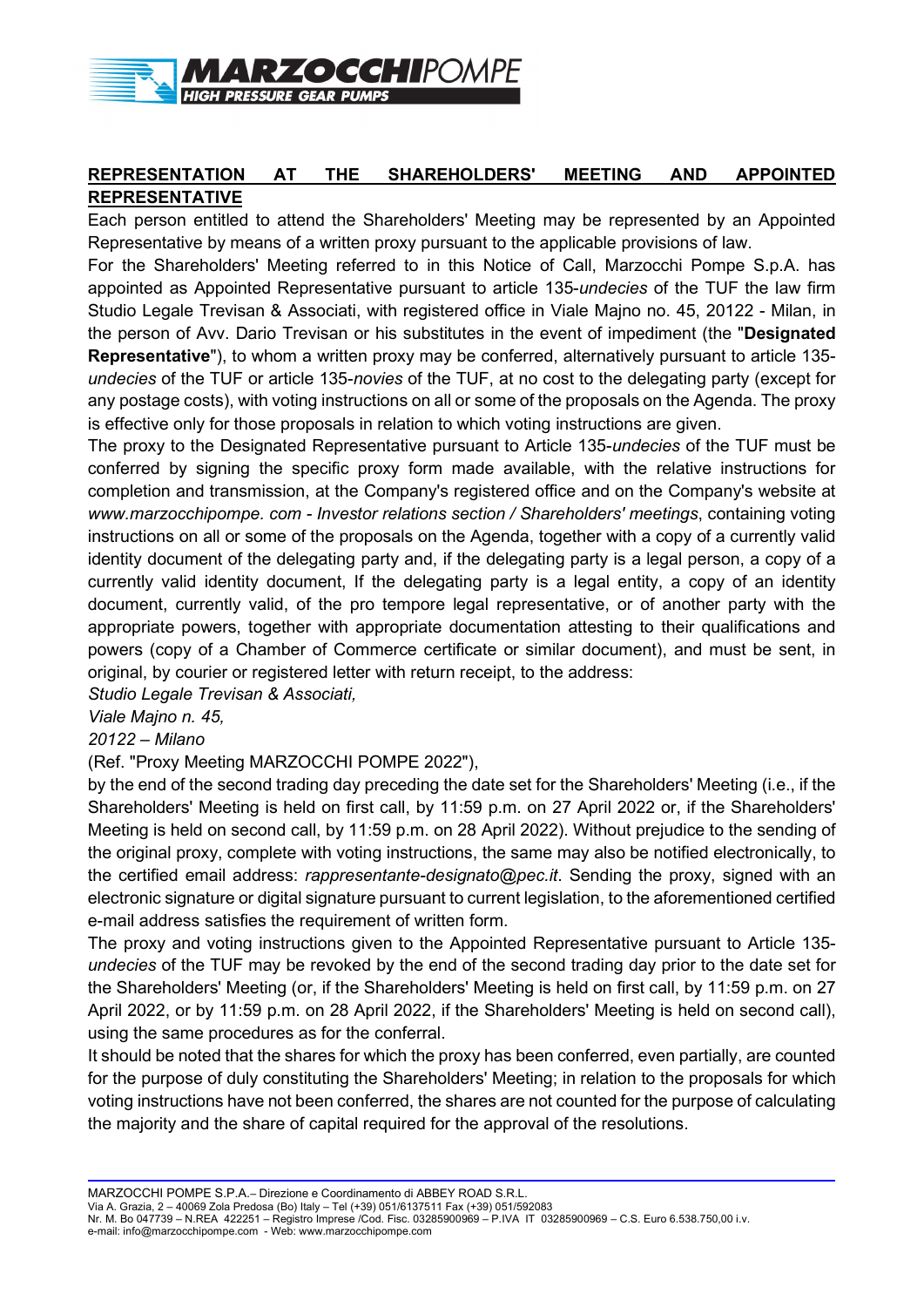

Those who do not intend to avail themselves of the proxies pursuant to art. 135-undecies of the TUF may grant proxies or sub-delegations to the Designated Representative pursuant to art. 135-novies of the TUF, as an exception to art. 135-undecies, paragraph 4, of the Consolidated Law on Finance, which, with the relative written voting instructions, together with a copy of an identity document, currently valid, of the delegating party and, if the delegating party is a legal person, a copy of an identity document, currently valid, of the pro tempore legal representative, or of another party with the appropriate powers, together with suitable documentation to certify their status and powers (copy of a Chamber of Commerce certificate or similar), must be received no later than 12 noon on 28 April 2022, if the Shareholders' Meeting is held on first call, or on 29 April 2022, if the Shareholders' Meeting is held on second call, (it being understood that the Appointed Representative may accept proxies and/or sub-delegations and/or voting instructions even after the aforementioned deadline, provided that it is before the start of the meeting proceedings):

(i) to the Company, by post mail, at the address: Via A. Grazia, 2 - 40069 Zola Predosa (BO), or by e-mail, to the certified e-mail address *mpompe@legalmail.it.*:

or, alternatively

(ii) to Studio Legale Trevisan & Associati, by post mail, to the address: Viale Majno n. 45, 20122 - Milan, or by certified e-mail, at the address: *rappresentante-designato@pec.it* or by email, at the address: rappresentante-designato@trevisanlaw.it.

The proxy and voting instructions given to the Designated Representative pursuant to Article 135 novies of the TUF may be revoked within the same term (by 12.00 noon on 28 April 2022, if the Shareholders' Meeting is held on first call, or on 29 April 2022, if the Shareholders' Meeting is held on second call), with the same procedures as those provided for the conferral.

Further information, also relating to the rules applicable to the Appointed Representative, can be found on the Company's website at www.marzocchipompe.com - Investor relations section / Shareholders' meetings.

In addition, for any clarifications concerning the granting of proxy to the Designated Representative (and, in particular, concerning the completion of the proxy form and voting instructions and their transmission), it is possible to contact the Designated Representative at the addresses indicated above and/or toll-free number: 800 134 679 (during working days and hours).

No voting procedures by correspondence or electronic means are envisaged in relation to the Shareholders' Meeting.

## SHAREHOLDERS' RIGHT TO ASK QUESTIONS ON THE ITEMS ON THE AGENDA

Pursuant to Article 17.4 of the Articles of Association in force, those entitled to vote may ask questions on the items on the Agenda even before the Shareholders' Meeting, by submitting them to the Company within 5 (five) trading days prior to the date set for the Shareholders' Meeting (i.e., by 11:59 p.m. on 21 April 2022, if the Shareholders' Meeting is held on first call, or by 11:59 p.m. on 22 April 2022, if the Shareholders' Meeting is held on second call).

Applications may be sent (i) by registered mail with return receipt, to be sent to the Company's registered office; (ii) by certified email to  $m$ pompe@legalmail.it. The applications must be accompanied by the notice sent by the intermediary to the Company attesting to the entitlement to exercise voting rights.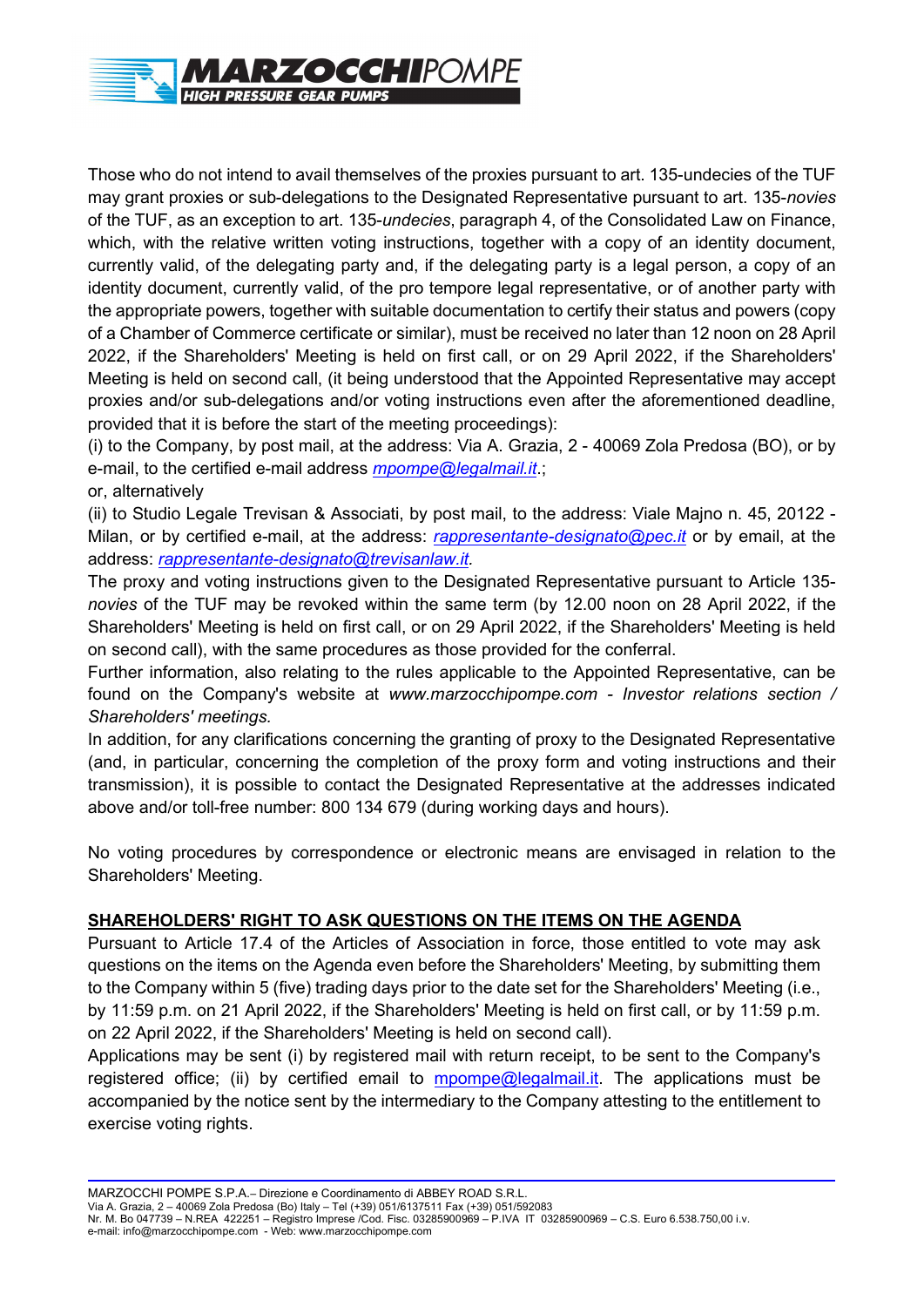

Questions received by the deadline shall be answered at the latest during the General Meeting itself, and the Company may provide a single answer to questions with the same content.

## INTEGRATION OF THE MEETING AGENDA AND PRESENTATION OF NEW RESOLUTION PROPOSALS

Pursuant to the provisions of Article 17.3 of the Articles of Association in force, Shareholders who, also jointly, represent at least 10% of the share capital may request, within 5 (five) days from the publication of this Notice of Shareholders' Meeting, the integration of the list of items to be discussed at the Shareholders' Meeting, indicating in the request the additional items proposed, or submit resolution proposals on items already on the Agenda. Additions are not permitted in relation to items on which the Shareholders' Meeting resolves, pursuant to current provisions, on the proposal of the Board of Directors or on the basis of a project or report prepared by the Board of Directors, other than those on items on the Agenda.

Requests, together with the communication made by the authorised intermediary attesting to the ownership of the shareholding and the report stating the reasons for the request or proposal, shall be submitted in writing to the Company's registered office by registered mail with return receipt or by certified email to mpompe@legalmail.it.

Any additions to the Agenda, or the submission of proposals for resolutions on items already on the Agenda, shall be made known at least seven days prior to the date set for the Shareholders' Meeting, in the same manner as provided for the publication of this Notice, in order to allow those entitled to vote to express themselves in an informed manner, also taking into account such new proposals, and to allow the Appointed Representative to collect any voting instructions on the same.

At the same time, the reports prepared by the applicants for the integration and/or the additional resolution proposals submitted, accompanied by any evaluations of the Board of Directors, shall be made available to the public in the same forms as the documentation relating to the Shareholders' Meeting. In any case, those who have the right to vote may individually submit resolution proposals to the Shareholders' Meeting by sending them by 21 April 2022 in the same manner as indicated above.

For the purposes of the above, the Company reserves the right to verify the relevance of the proposals with respect to the items on the agenda, their completeness and their compliance with applicable regulations, as well as the legitimacy of the proposers.

## APPOINTMENT OF THE BOARD OF STATUTORY AUDITORS

Pursuant to Article 31 of the Articles of Association in force, the Board of Statutory Auditors consists of three standing auditors and two alternate auditors, appointed by the Shareholders' Meeting, which appoints the Chairman and determines their remuneration for the entire duration of their term of office.

The Statutory Auditors and Alternate Auditors may be re-elected.

## **DOCUMENTATION**

At the same time as the publication of this Notice of Shareholders' Meeting, the following documents are made available to the public at the Company's registered office and on the Company's website at www.marzocchipompe.com: (i) the proxy form for the Designated Representative pursuant to